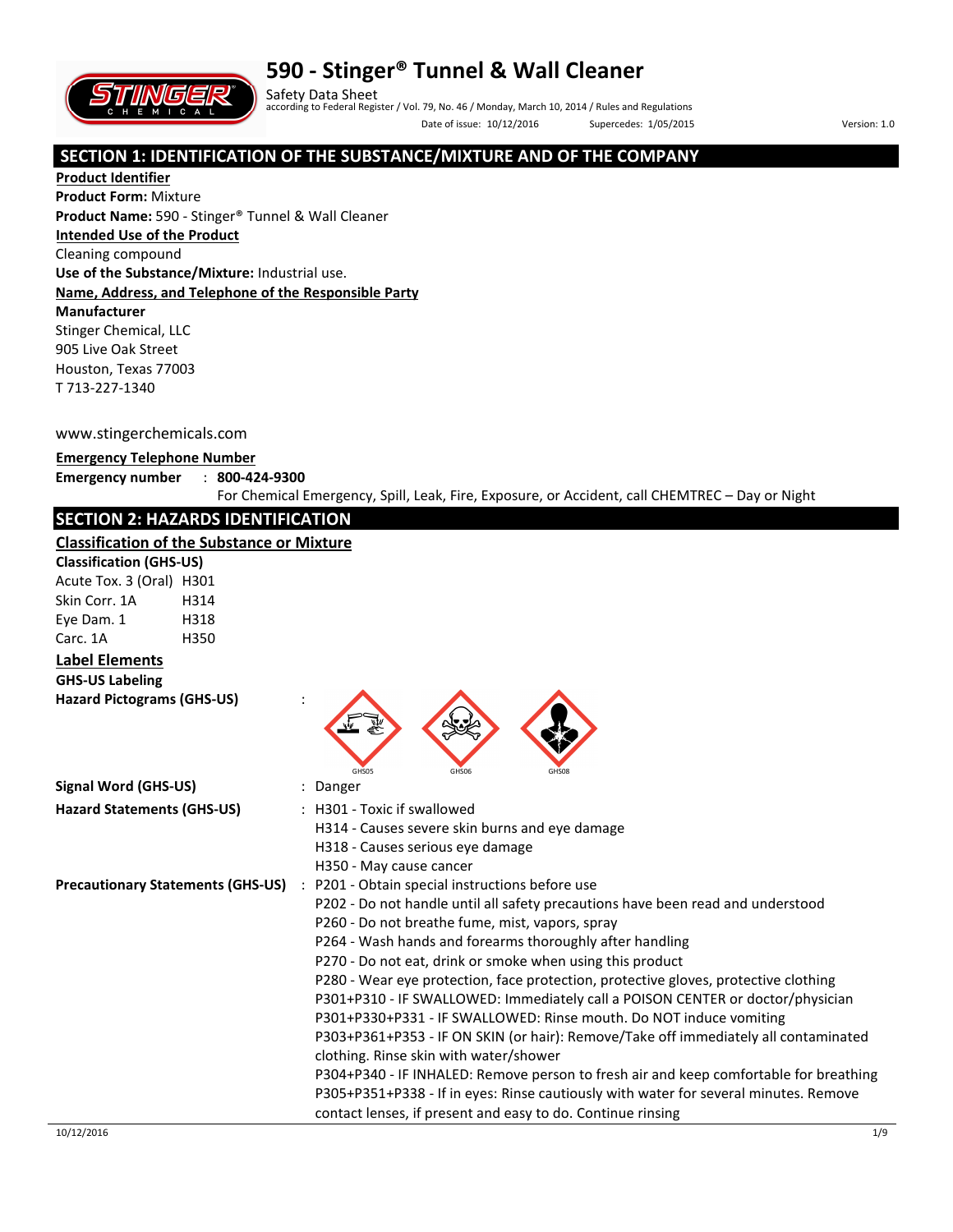Safety Data Sheet

according to Federal Register / Vol. 79, No. 46 / Monday, March 10, 2014 / Rules and Regulations

P308+P313 - If exposed or concerned: Get medical advice/attention

P310 - Immediately call a POISON CENTER or doctor

P321 - Specific treatment (see Section 4)

P330 - If swallowed, rinse mouth

P363 - Wash contaminated clothing before reuse

P405 - Store locked up

P501 - Dispose of contents/container to local, regional, national, and international regulations

**Other Hazards** Not available

**Unknown Acute Toxicity (GHS-US)** Not available

### **SECTION 3: COMPOSITION/INFORMATION ON INGREDIENTS**

#### **Substances**

**Mixture** 

| <b>Name</b>         | <b>Product identifier</b> | % $(w/w)$ | <b>Classification (GHS-US)</b>                       |
|---------------------|---------------------------|-----------|------------------------------------------------------|
| Sulfuric acid       | (CAS No) 7664-93-9        | 40 - 51   | Skin Corr. 1A, H314; Eye Dam. 1, H318 Carc. 1A, H350 |
| Ammonium bifluoride | (CAS No) 1341-49-7        | 40 - 49   | Acute Tox. 3 (Oral), H301; Skin Corr. 1B, H314       |
| Phosphoric Acid     | (CAS No) 7664-38-2        | $05 - 12$ | Skin Corr. 1B, H314; Eye Dam. 1, H318                |

Full text of H-phrases: see section 16

### **SECTION 4: FIRST AID MEASURES**

#### **Description of First Aid Measures**

**General:** IF exposed or concerned: Get medical advice/attention. If you feel unwell, seek medical advice (show the label where possible).

**Inhalation:** Using proper respiratory protection, immediately move the exposed person to fresh air. . Keep at rest and in a position comfortable for breathing. Give oxygen or artificial respiration if necessary. Seek immediate medical advice. Symptoms may be delayed.

**Skin Contact:** Remove/Take off immediately all contaminated clothing. Immediately flush skin with plenty of water for at least 30 minutes. Seek medical attention immediately if exposure is severe. Obtain medical attention if irritation develops or persists. Wash contaminated clothing before reuse.

**Eye Contact:** In case of contact, immediately flush eye with plenty of water for at least 30 minutes. Seek medical attention immediately if exposure is severe. Obtain medical attention if irritation develops or persists.

**Ingestion:** If swallowed, do not induce vomiting: seek medical advice immediately and show this container or label.

### **Most Important Symptoms and Effects Both Acute and Delayed**

**General:** Corrosive. Causes burns. Toxic if swallowed.

**Inhalation:** Causes severe respiratory irritation if inhaled. Symptoms may include burning of nose and throat, constriction of airway, difficulty breathing, shortness of breath, bronchial spasms, chest pain, and pink frothy sputum. Contact may cause immediate severe irritation progressing quickly to chemical burns. May cause pulmonary edema. Symptoms may be delayed.

**Skin Contact:** Contact may cause immediate severe irritation progressing quickly to chemical burns.

**Eye Contact:** Contact may cause immediate severe irritation progressing quickly to chemical burns. Can cause blindness. **Ingestion:** Toxic if swallowed. May cause burns or irritation of the linings of the mouth, throat, and gastrointestinal tract. Swallowing a small quantity of this material will result in serious health hazard.

**Chronic Symptoms:** Repeated or prolonged inhalation may damage lungs. Prolonged and repeated contact will eventually cause permanent tissue damage. May cause cancer.

#### **Indication of Any Immediate Medical Attention and Special Treatment Needed**

If medical advice is needed, have product container or label at hand.

#### **SECTION 5: FIREFIGHTING MEASURES**

#### **Extinguishing Media**

**Suitable Extinguishing Media:** Use extinguishing media appropriate for surrounding fire.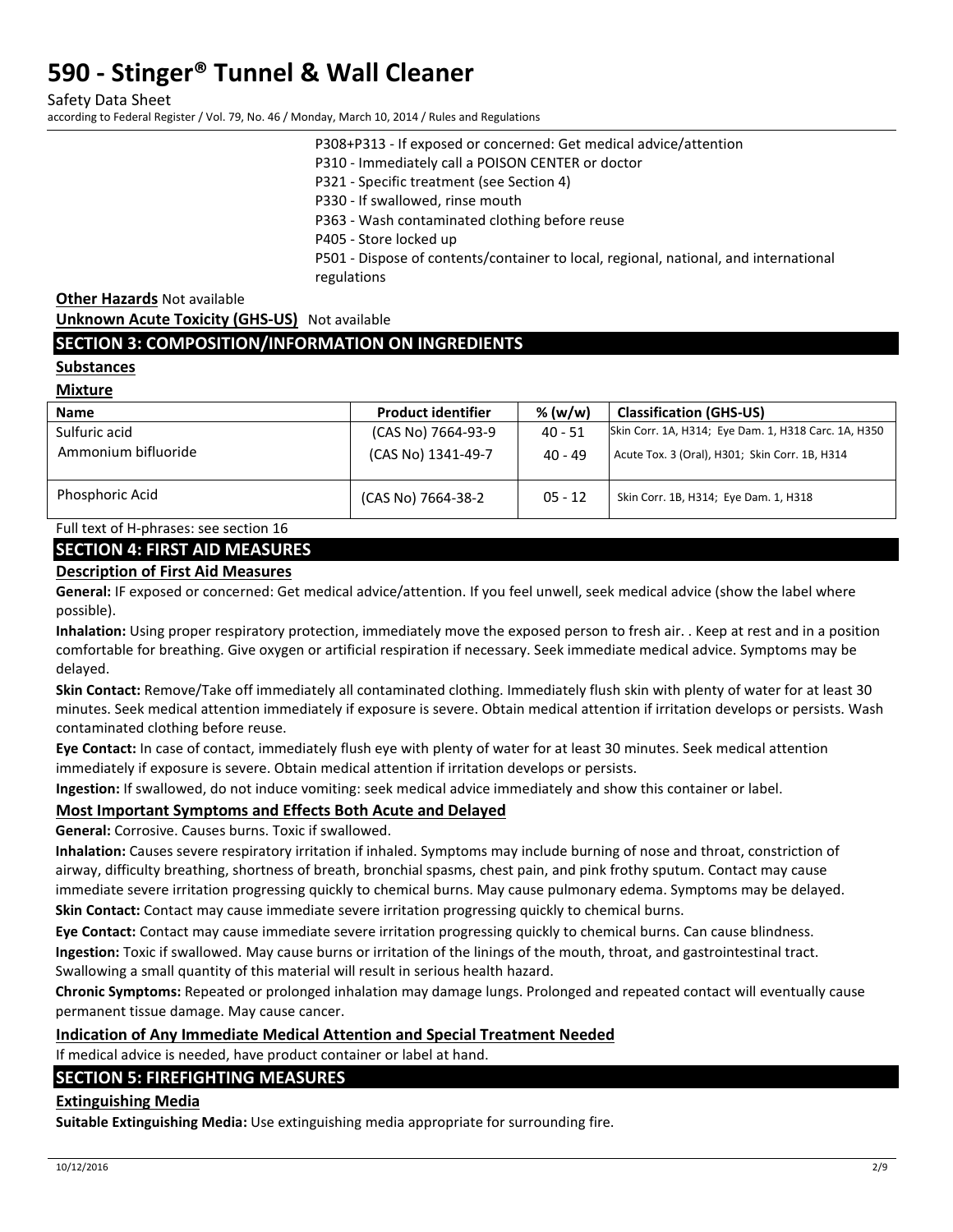#### Safety Data Sheet

according to Federal Register / Vol. 79, No. 46 / Monday, March 10, 2014 / Rules and Regulations

**Unsuitable Extinguishing Media:** Do not get water inside containers. Do not apply water stream directly at source of leak. Do not use a heavy water stream. A direct water stream will cause violent splattering and generation of heat.

#### **Special Hazards Arising From the Substance or Mixture**

**Fire Hazard:** Not flammable. Under conditions of fire this material may produce: Sulphur oxides.

**Explosion Hazard:** Product is not explosive.

**Reactivity:** Acidic liquids, such as this material, may react with metals and release hydrogen gas.

#### **Advice for Firefighters**

#### **Precautionary Measures Fire:** Not available

**Firefighting Instructions:** Keep upwind. Use water spray or fog for cooling exposed containers.

**Protection During Firefighting:** Firefighters must use full bunker gear including NIOSH-approved positive pressure self-contained breathing apparatus to protect against potential hazardous combustion or decomposition products and oxygen deficiencies. Evacuate area and fight the fire from a maximum distance or use unmanned hose holders or monitor nozzles. Cover pooling liquid

with foam. Containers can build pressure if exposed to radiant heat; cool adjacent containers with flooding quantities of water until well after the fire is out. Withdraw immediately from the area if there is a rising sound from a venting safety device or discoloration of vessels, tanks, or pipelines. Be aware that burning liquid will float on water. Notify appropriate authorities if liquid enter sewers or waterways.

**Hazardous Combustion Products**: Carbon oxides (CO, CO2). On heating: release of toxic and corrosive gases/vapors sulphur oxides. **Other information:** Do not allow run-off from fire fighting to enter drains or water courses.

**Reference to Other Sections** 

Refer to section 9 for flammability properties.

#### **SECTION 6: ACCIDENTAL RELEASE MEASURES**

#### **Personal Precautions, Protective Equipment and Emergency Procedures**

**General Measures:** Product residue can burn after water evaporates.

#### **For Non-Emergency Personnel**

**Protective Equipment:** Use recommended respiratory protection. Wear suitable protective clothing, gloves and eye/face protection.

**Emergency Procedures:** Stop leak if safe to do so. Eliminate ignition sources. Evacuate unnecessary personnel. Ventilate area. Keep upwind.

#### **For Emergency Personnel**

**Protective Equipment:** Use recommended respiratory protection. Wear suitable protective clothing, gloves and eye/face protection.

**Emergency Procedures:** Stop leak if safe to do so. Eliminate ignition sources. Evacuate unnecessary personnel. Ventilate area.

#### **Environmental Precautions**

If spill could potentially enter any waterway, including intermittent dry creeks, contact the U.S. COAST GUARD NATIONAL RESPONSE CENTER at 800-424-8802. In case of accident or road spill notify CHEMTREC at 800-424-9300 (in USA) or CANUTEC at 613- 996-6666 (in Canada). In other countries call CHEMTREC at (International code) +1-703-527-3887.

#### **Methods and Material for Containment and Cleaning Up**

**For Containment:** Contain any spills with dikes or absorbents to prevent migration and entry into sewers or streams. **Methods for Cleaning Up:** Ventilate area. Small quantities of liquid spill: take up in non-combustible absorbent material and shovel into container for disposal. Collect absorbed material and place into a sealed, labelled container for proper disposal. Practice good housekeeping - spillage can be slippery on smooth surface either wet or dry. Liquid spill: neutralize with powdered limestone or sodium bicarbonate.

#### **Reference to Other Sections**

### **SECTION 7: HANDLING AND STORAGE**

#### **Precautions for Safe Handling**

**Hygiene Measures:** Handle in accordance with good industrial hygiene and safety procedures. Emergency eye wash fountains and safety showers should be available in the immediate vicinity of any potential exposure. Wash contaminated clothing before reuse.

## **Conditions for Safe Storage, Including Any Incompatibilities**

**Storage Conditions:** Detached outside storage is preferable.

**Storage Area:** Store in dry, cool area. Store in a well-ventilated place. Keep away from combustible materials.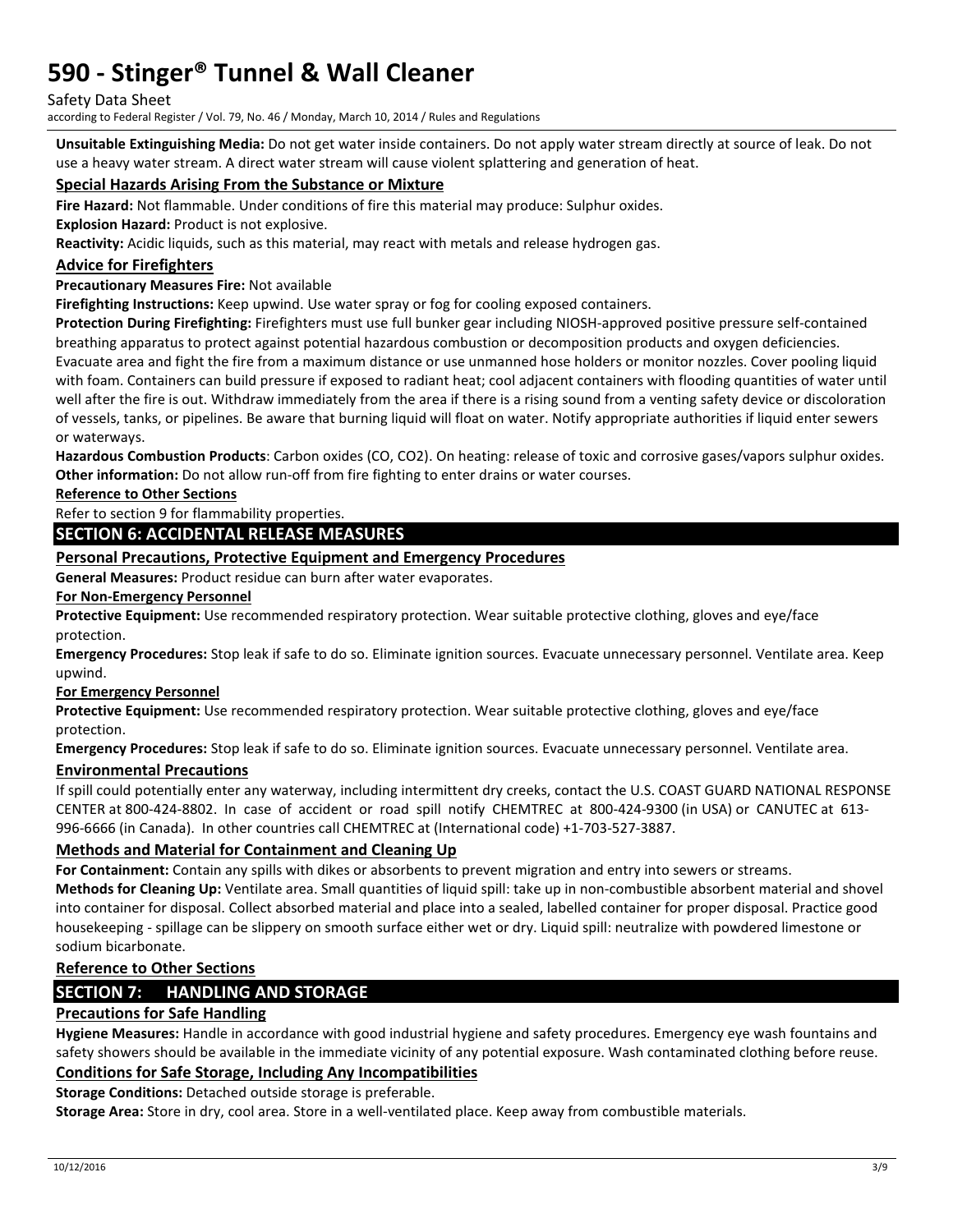Safety Data Sheet

according to Federal Register / Vol. 79, No. 46 / Monday, March 10, 2014 / Rules and Regulations

### **Specific End Use(s)** Not available

### **SECTION 8: EXPOSURE CONTROLS/PERSONAL PROTECTION**

#### **Control Parameters**

| <b>Sulfuric acid (7664-93-9)</b> |                                      |                                                                     |
|----------------------------------|--------------------------------------|---------------------------------------------------------------------|
| Mexico                           | OEL TWA (mg/m <sup>3</sup> )         | $1 \text{ mg/m}^3$                                                  |
| <b>USA ACGIH</b>                 | ACGIH TWA (mg/m <sup>3</sup> )       | $0.2 \text{ mg/m}^3$                                                |
| <b>USA OSHA</b>                  | OSHA PEL (TWA) (mg/m <sup>3</sup> )  | $1 \text{ mg/m}^3$                                                  |
| <b>USA NIOSH</b>                 | NIOSH REL (TWA) (mg/m <sup>3</sup> ) | $1 \text{ mg/m}^3$                                                  |
| <b>USA IDLH</b>                  | US IDLH $(mg/m3)$                    | 15 mg/ $m3$                                                         |
| Alberta                          | OEL STEL (mg/m <sup>3</sup> )        | 3 mg/ $m3$                                                          |
| Alberta                          | OEL TWA (mg/m <sup>3</sup> )         | $1 \text{ mg/m}^3$                                                  |
| <b>British Columbia</b>          | OEL TWA (mg/m <sup>3</sup> )         | 0.2 mg/m <sup>3</sup> (Thoracic, contained in strong inorganic acid |
|                                  |                                      | mists)                                                              |
| Manitoba                         | OEL TWA (mg/m <sup>3</sup> )         | $0.2 \text{ mg/m}^3$                                                |
| <b>New Brunswick</b>             | OEL STEL (mg/m <sup>3</sup> )        | 3 mg/ $m3$                                                          |
| <b>New Brunswick</b>             | OEL TWA (mg/m <sup>3</sup> )         | $1 \text{ mg/m}^3$                                                  |
| Newfoundland & Labrador          | OEL TWA (mg/m <sup>3</sup> )         | $0.2 \text{ mg/m}^3$                                                |
| Nova Scotia                      | OEL TWA (mg/m <sup>3</sup> )         | $0.2 \text{ mg/m}^3$                                                |
| Nunavut                          | OEL STEL (mg/m <sup>3</sup> )        | 3 mg/ $m3$                                                          |
| Nunavut                          | OEL TWA (mg/m <sup>3</sup> )         | $1 \text{ mg/m}^3$                                                  |
| <b>Northwest Territories</b>     | OEL STEL (mg/m <sup>3</sup> )        | $3 \text{ mg/m}^3$                                                  |
| <b>Northwest Territories</b>     | OEL TWA (mg/m <sup>3</sup> )         | $1 \text{ mg/m}^3$                                                  |
| Ontario                          | OEL TWA (mg/m <sup>3</sup> )         | $0.2 \text{ mg/m}^3$                                                |
| Prince Edward Island             | OEL TWA (mg/m <sup>3</sup> )         | $0.2 \text{ mg/m}^3$                                                |
| Québec                           | VECD $(mg/m3)$                       | 3 mg/ $m3$                                                          |
| Québec                           | VEMP $(mg/m3)$                       | $1 \text{ mg/m}^3$                                                  |
| Saskatchewan                     | OEL STEL (mg/m <sup>3</sup> )        | $0.6$ mg/m <sup>3</sup>                                             |
| Saskatchewan                     | OEL TWA (mg/m <sup>3</sup> )         | $0.2 \text{ mg/m}^3$                                                |
| Yukon                            | OEL STEL (mg/m <sup>3</sup> )        | $1 \text{ mg/m}^3$                                                  |
| Yukon                            | OEL TWA (mg/m <sup>3</sup> )         | $1 \text{ mg/m}^3$                                                  |

#### **Exposure Controls**

**Appropriate Engineering Controls:** Provide sufficient ventilation to keep ammonia vapors below the permissible exposure limit. Ensure adequate ventilation, especially in confined areas.

**Personal Protective Equipment:** Chemical goggles or Face shield with chemical goggles. Gas mask at concentration in the air >

> TLV. Protective clothing. Gloves.



**Materials for Protective Clothing:** Not available

**Hand Protection:** Impermeable protective gloves.

**Eye Protection:** Chemical goggles/ Face shield with chemical goggles

**Skin and Body Protection:** Wear suitable protective clothing. Chemical resistant suit. Rubber apron, boots.

**Respiratory Protection:** Use a NIOSH-approved respirator or self-contained breathing apparatus whenever exposure may exceed established Occupational Exposure Limits.

**Environmental Exposure Controls:** Emergency eye wash fountains and safety showers should be available in the immediate vicinity

| <b>Information on Basic Physical and Chemical Properties</b> |  |          |  |  |
|--------------------------------------------------------------|--|----------|--|--|
| <b>Physical State</b>                                        |  | : Liauid |  |  |
| Appearance                                                   |  | : Yellow |  |  |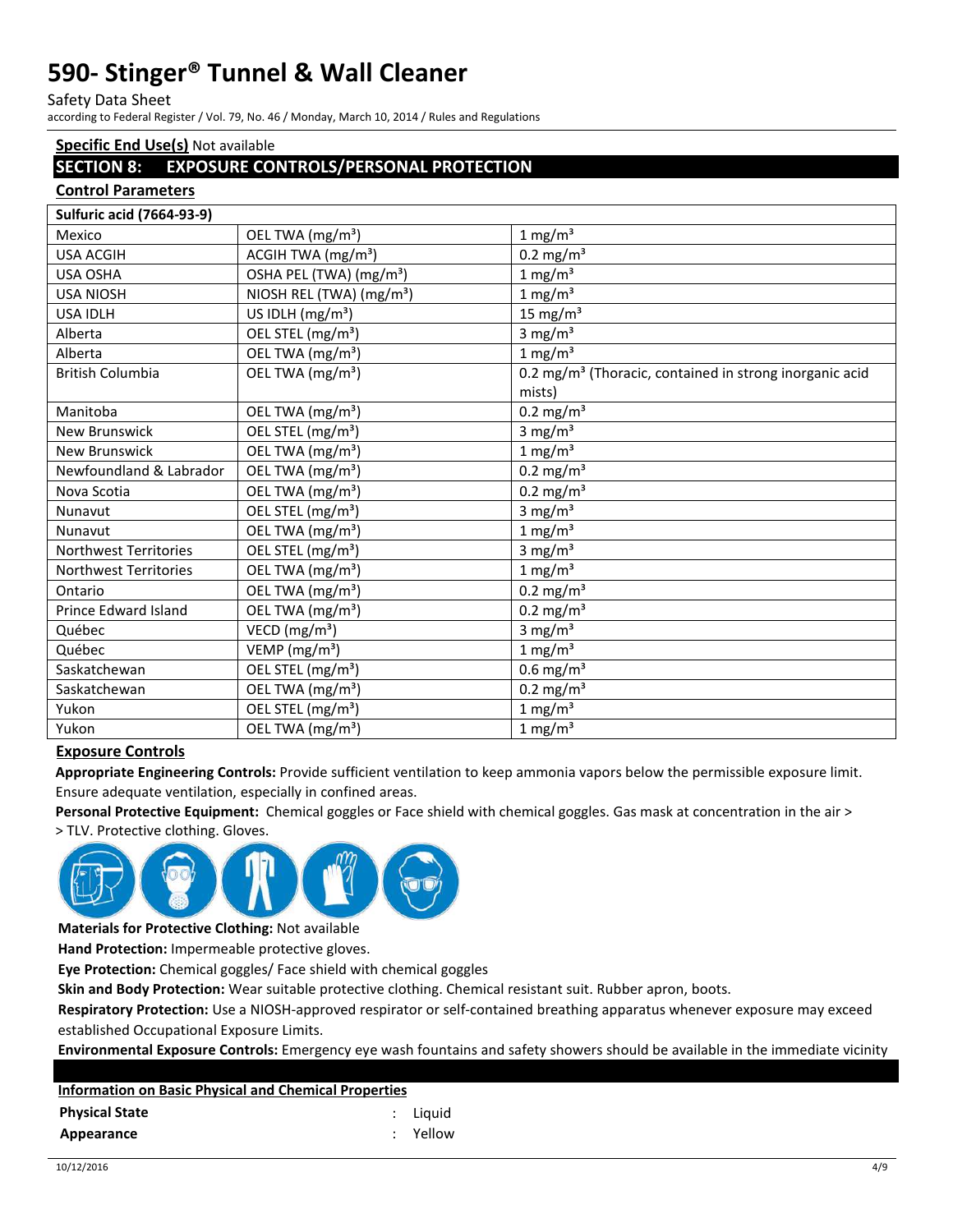Safety Data Sheet

according to Federal Register / Vol. 79, No. 46 / Monday, March 10, 2014 / Rules and Regulations

| Odor                                                     |                      | Pungent          |
|----------------------------------------------------------|----------------------|------------------|
| <b>Odor Threshold</b>                                    |                      | Not available    |
| рH                                                       |                      | $~^{\sim}$ 1     |
| <b>Relative Evaporation Rate (butylacetate=1)</b>        |                      | Not available    |
| <b>Melting Point</b>                                     |                      | Not available    |
| <b>Freezing Point</b>                                    | $\ddot{\phantom{0}}$ | 0 °C (32 °F)     |
| <b>Boiling Point</b>                                     |                      | 100 °C (212 °F)  |
| <b>Flash Point</b>                                       |                      | Not available    |
| <b>Auto-ignition Temperature</b>                         |                      | Not available    |
| <b>Decomposition Temperature</b>                         |                      | Not available    |
| Flammability (solid, gas)                                |                      | Not available    |
| <b>Lower Flammable Limit</b>                             |                      | Not available    |
| <b>Upper Flammable Limit</b>                             |                      | Not available    |
| <b>Vapor Pressure</b>                                    |                      | $< 20$ mm Hg     |
| Relative Vapor Density at 20 °C                          |                      | >1               |
| <b>Relative Density</b>                                  |                      | 1.18 Water = $1$ |
| <b>Specific Gravity</b>                                  |                      | Not available    |
| <b>Solubility</b>                                        |                      | Water: Soluble   |
| Log Pow                                                  |                      | Not available    |
| Log Kow                                                  |                      | Not available    |
| <b>Viscosity, Kinematic</b>                              |                      | Not available    |
| <b>Viscosity, Dynamic</b>                                |                      | Not available    |
| <b>Explosion Data - Sensitivity to Mechanical Impact</b> | $\mathcal{L}$        | Not available    |
| <b>Explosion Data - Sensitivity to Static Discharge</b>  |                      | Not available    |

## **SECTION 10: STABILITY AND REACTIVITY**

**Reactivity:** Acidic liquids, such as this material, may react with metals and release hydrogen gas.

**Chemical Stability:** Stable at standard temperature and pressure.

**Possibility of Hazardous Reactions:** Hazardous polymerization can occur in contact with certain incompatible materials.

**Conditions to Avoid:** Protect from moisture.

**Incompatible Materials:** Avoid contact with most metals, carbides, hydrogen sulfide, turpentine, organic acids, combustibles (wood, paper, cotton) and other organic and readily oxidized materials.

**Hazardous Decomposition Products:** Under conditions of fire this material may produce: Sulphur oxides. Fluorine compounds. Emits ammonia vapors.

## **SECTION 11: TOXICOLOGICAL INFORMATION**

### **Information on Toxicological Effects - Product**

**Acute Toxicity** : Toxic if swallowed.

**LD50 and LC50 Data** Not available

**Skin Corrosion/Irritation:** Causes severe skin burns and eye damage. pH: ~ 1

**Serious Eye Damage/Irritation:** Causes serious eye damage. pH: ~ 1

**Respiratory or Skin Sensitization:** Not classified

**Germ Cell Mutagenicity:** Not classified

**Teratogenicity:** Not available

**Carcinogenicity:** May cause cancer.

**Specific Target Organ Toxicity (Repeated Exposure):** Not classified

**Reproductive Toxicity:** Not classified

**Specific Target Organ Toxicity (Single Exposure):** Not classified

**Aspiration Hazard:** Not classified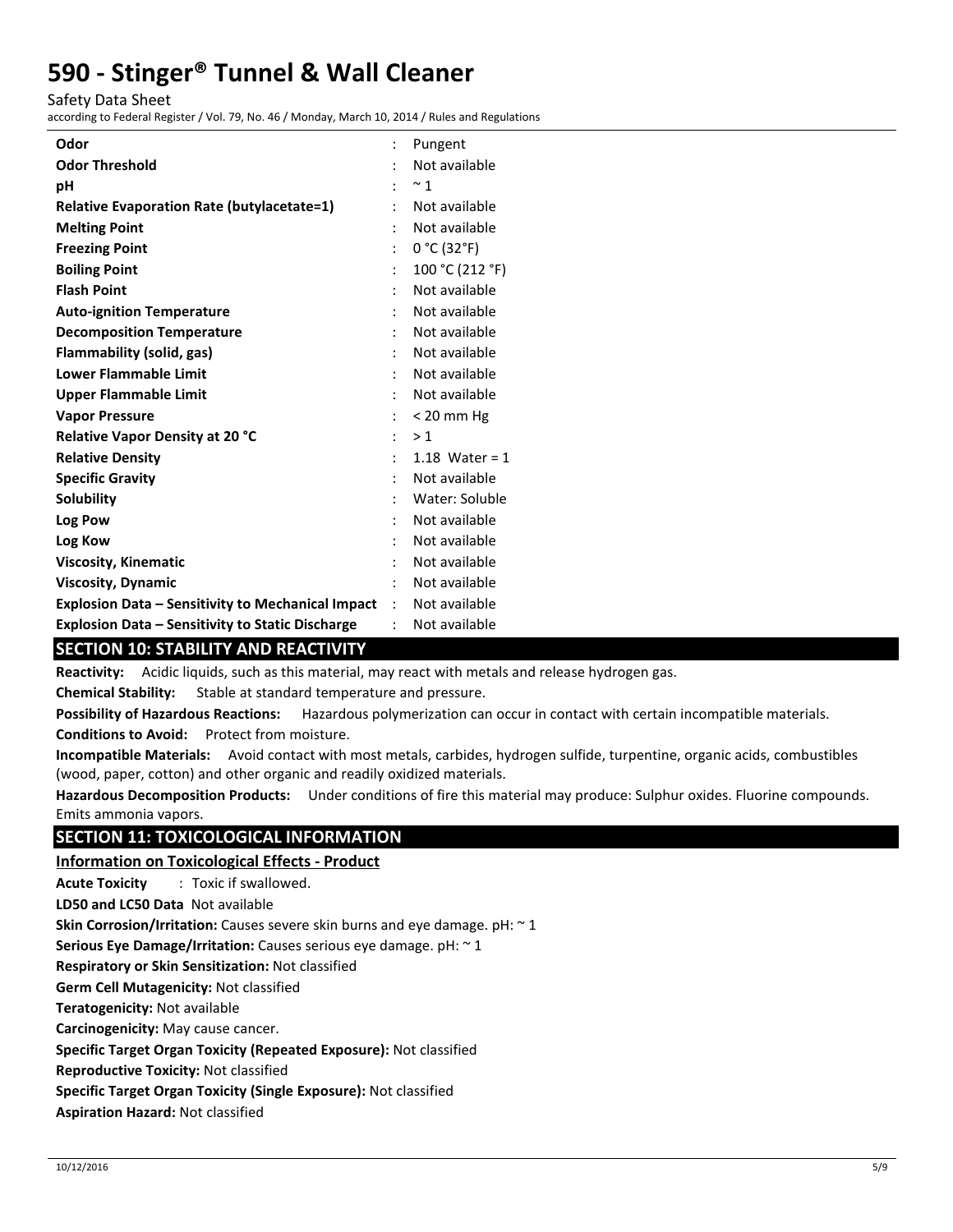Safety Data Sheet

according to Federal Register / Vol. 79, No. 46 / Monday, March 10, 2014 / Rules and Regulations

**Symptoms/Injuries After Inhalation:** Causes severe respiratory irritation if inhaled. Symptoms may include burning of nose and throat, constriction of airway, difficulty breathing, shortness of breath, bronchial spasms, chest pain, and pink frothy sputum. Contact may cause immediate severe irritation progressing quickly to chemical burns. May cause pulmonary edema. Symptoms may be delayed.

**Symptoms/Injuries After Skin Contact:** Contact may cause immediate severe irritation progressing quickly to chemical burns. **Symptoms/Injuries After Eye Contact:** Contact may cause immediate severe irritation progressing quickly to chemical burns. Can cause blindness.

**Symptoms/Injuries After Ingestion:** Toxic if swallowed. May cause burns or irritation of the linings of the mouth, throat, and gastrointestinal tract. Swallowing a small quantity of this material will result in serious health hazard.

**Chronic Symptoms:** Repeated or prolonged inhalation may damage lungs. Prolonged and repeated contact will eventually cause permanent tissue damage. May cause cancer.

#### **Information on Toxicological Effects - Ingredient(s)**

| LD50 and LC50 Data                                                 |                           |                                                                      |  |  |
|--------------------------------------------------------------------|---------------------------|----------------------------------------------------------------------|--|--|
| <b>Sulfuric acid (7664-93-9)</b>                                   |                           |                                                                      |  |  |
| LD50 Oral Rat                                                      |                           | 2140 mg/kg                                                           |  |  |
| LC50 Inhalation Rat (mg/l)                                         |                           | 510 mg/m <sup>3</sup> (Exposure time: 2 h)                           |  |  |
| Ammonium bifluoride (1341-49-7)                                    |                           |                                                                      |  |  |
| LD50 Oral Rat                                                      |                           | 130 mg/kg                                                            |  |  |
| <b>Sulfuric acid (7664-93-9)</b>                                   |                           |                                                                      |  |  |
| <b>IARC Group</b>                                                  |                           | 1                                                                    |  |  |
| <b>SECTION 12: ECOLOGICAL INFORMATION</b>                          |                           |                                                                      |  |  |
| <b>Toxicity Not classified</b>                                     |                           |                                                                      |  |  |
| <b>Sulfuric acid (7664-93-9)</b>                                   |                           |                                                                      |  |  |
| LC50 Fish 1                                                        |                           | 500 mg/l (Exposure time: 96 h - Species: Brachydanio rerio [static]) |  |  |
| <b>Persistence and Degradability</b>                               |                           |                                                                      |  |  |
| 756 - Stinger® Mag Wheel Cleaner                                   |                           |                                                                      |  |  |
| Persistence and Degradability                                      | Product is biodegradable. |                                                                      |  |  |
| <b>Bioaccumulative Potential</b>                                   |                           |                                                                      |  |  |
| 756 - Stinger® Mag Wheel Cleaner                                   |                           |                                                                      |  |  |
| <b>Bioaccumulative Potential</b><br>Not expected to bioaccumulate. |                           |                                                                      |  |  |
| <b>Sulfuric acid (7664-93-9)</b>                                   |                           |                                                                      |  |  |
| BCF fish 1<br>(no bioaccumulation)                                 |                           |                                                                      |  |  |
| Ammonium bifluoride (1341-49-7)                                    |                           |                                                                      |  |  |
| BCF fish 1<br>(completely dissociated in water)                    |                           |                                                                      |  |  |
| <b>Mobility in Soil Not available</b>                              |                           |                                                                      |  |  |

**Other Adverse Effects** Not available

**SECTION 13: DISPOSAL CONSIDERATIONS** 

**Sewage Disposal Recommendations:** This material is hazardous to the aquatic environment. Keep out of sewers and waterways. **Waste Disposal Recommendations:** Dispose of waste material in accordance with all local, regional, national, provincial, territorial and international regulations.

**SECTION 14: TRANSPORT INFORMATION** 

**In Accordance With ICAO/IATA/DOT/TDG UN Number**

**UN-No.(DOT):** Not DOT Regulated for transport on trucks in containers of < 119 Gallons

**IATA.:** UN2796, Sulfuric Acid, 8, PG-II

**IDMG**: NOT REGULATED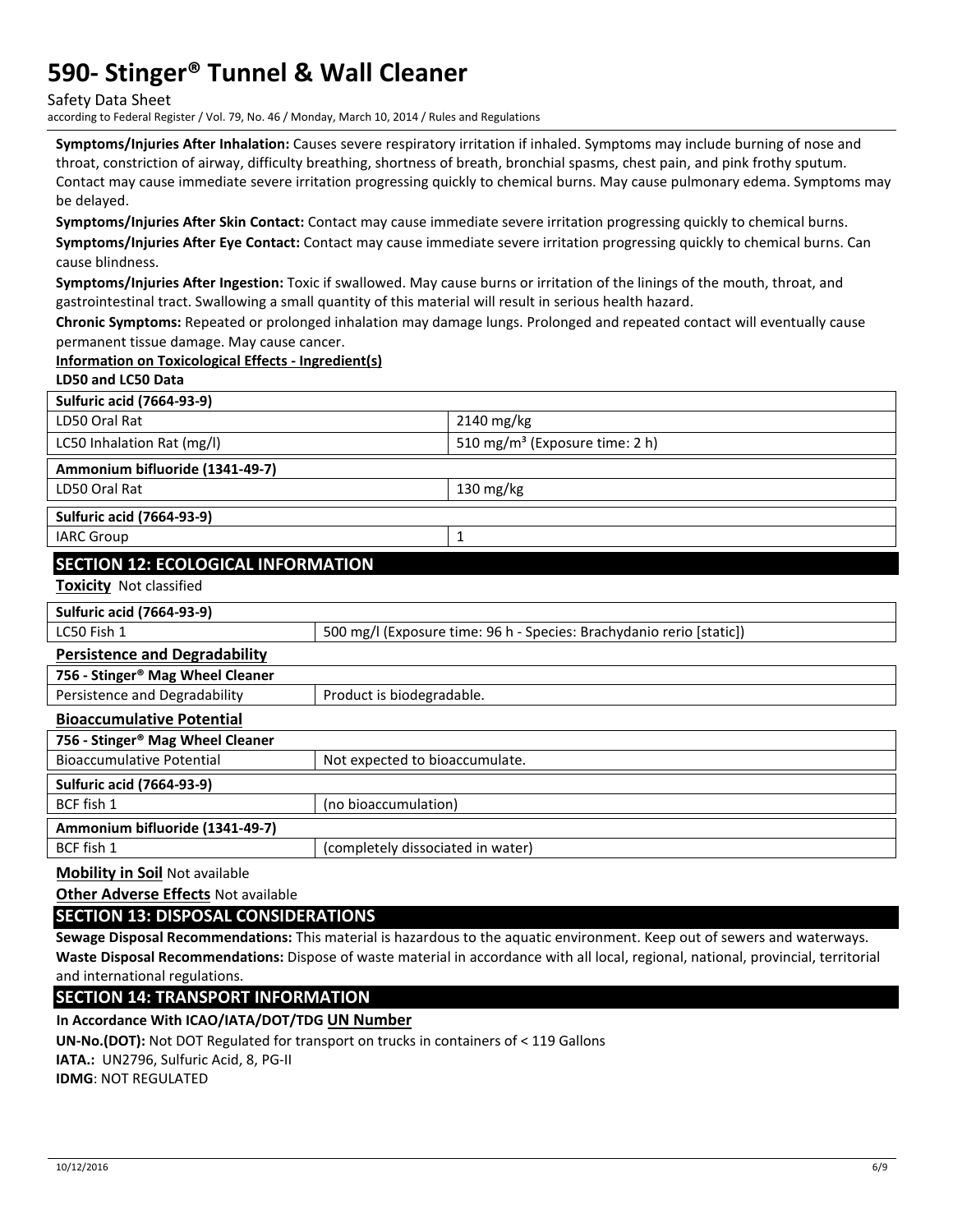Safety Data Sheet according to Federal Register / Vol. 79, No. 46 / Monday, March 10, 2014 / Rules and Regulations

| <b>Transport Document Description</b>                    |  |
|----------------------------------------------------------|--|
| <b>Department of Transportation (DOT) Hazard Classes</b> |  |
| <b>Drum Label</b>                                        |  |



**Packing Group (DOT)** <br>**POT Special Provisions (49 CEP 172 102)**  $\cdot$  0.2 - For combination

| DOT Special Provisions (49 CFR 172.102)      | : A3 - For combination packaging, if glass inner packaging (including<br>ampoules) are used, they must be packed with absorbent material in<br>tightly closed metal receptacles before packing in outer packaging.<br>A7 - Steel packaging must be corrosion-resistant or have protection against<br>corrosion.<br>B2 - MC 300, MC 301, MC 302, MC 303, MC 305, and MC 306 and DOT 406<br>cargo tanks are not authorized.<br>B15 - Packaging must be protected with non-metallic linings impervious to<br>the lading or have a suitable corrosion allowance.<br>IB2 - Authorized IBCs: Metal (31A, 31B and 31N); Rigid plastics (31H1 and<br>31H2); Composite (31HZ1). Additional Requirement: Only liquids with a<br>vapor pressure less than or equal to 110 kPa at 50 C (1.1 bar at 122 F), or<br>130 kPa at 55 C (1.3 bar at 131 F) are authorized.<br>N6 - Battery fluid packaged with electric storage batteries, wet or dry,<br>must conform to the packaging provisions of 173.159 (g) or (h) of this<br>subchapter.<br>N34 - Aluminum construction materials are not authorized for any part of a<br>packaging which is normally in contact with the hazardous material.<br>T8 - 4 178.274(d)(2) Normal Prohibited<br>TP2 - a. The maximum degree of filling must not exceed the degree of<br>filling determined by the following: Degree of filling = $95 / (1 + a (tr - tf))$<br>Where: tr is the maximum mean bulk temperature during transport, tf is<br>the temperature in degrees celsius of the liquid during filling, and is the<br>mean coefficient of cubical expansion of the liquid between the mean<br>temperature of the liquid during filling (tf) and the maximum mean bulk<br>temperature during transportation (tr) both in degrees celsius. b. For<br>liquids transported under ambient conditions may be calculated using the<br>formula: $a = (d15 - d50) / 35d50$ Where: d15 and d50 are the densities (in<br>units of mass per unit volume) of the liquid at 15 C (59 F) and 50 C (122 F),<br>respectively.<br>TP12 - This material is considered highly corrosive to steel. |
|----------------------------------------------|--------------------------------------------------------------------------------------------------------------------------------------------------------------------------------------------------------------------------------------------------------------------------------------------------------------------------------------------------------------------------------------------------------------------------------------------------------------------------------------------------------------------------------------------------------------------------------------------------------------------------------------------------------------------------------------------------------------------------------------------------------------------------------------------------------------------------------------------------------------------------------------------------------------------------------------------------------------------------------------------------------------------------------------------------------------------------------------------------------------------------------------------------------------------------------------------------------------------------------------------------------------------------------------------------------------------------------------------------------------------------------------------------------------------------------------------------------------------------------------------------------------------------------------------------------------------------------------------------------------------------------------------------------------------------------------------------------------------------------------------------------------------------------------------------------------------------------------------------------------------------------------------------------------------------------------------------------------------------------------------------------------------------------------------------------------------------------------------------------------|
| DOT Packaging Exceptions (49 CFR 173.xxx)    | : 154                                                                                                                                                                                                                                                                                                                                                                                                                                                                                                                                                                                                                                                                                                                                                                                                                                                                                                                                                                                                                                                                                                                                                                                                                                                                                                                                                                                                                                                                                                                                                                                                                                                                                                                                                                                                                                                                                                                                                                                                                                                                                                        |
| DOT Packaging Non Bulk (49 CFR 173.xxx)      | : 202                                                                                                                                                                                                                                                                                                                                                                                                                                                                                                                                                                                                                                                                                                                                                                                                                                                                                                                                                                                                                                                                                                                                                                                                                                                                                                                                                                                                                                                                                                                                                                                                                                                                                                                                                                                                                                                                                                                                                                                                                                                                                                        |
| DOT Packaging Bulk (49 CFR 173.xxx)          | : 242                                                                                                                                                                                                                                                                                                                                                                                                                                                                                                                                                                                                                                                                                                                                                                                                                                                                                                                                                                                                                                                                                                                                                                                                                                                                                                                                                                                                                                                                                                                                                                                                                                                                                                                                                                                                                                                                                                                                                                                                                                                                                                        |
| <b>Additional Information</b>                |                                                                                                                                                                                                                                                                                                                                                                                                                                                                                                                                                                                                                                                                                                                                                                                                                                                                                                                                                                                                                                                                                                                                                                                                                                                                                                                                                                                                                                                                                                                                                                                                                                                                                                                                                                                                                                                                                                                                                                                                                                                                                                              |
| <b>Emergency Response Guide (ERG) Number</b> | : 157                                                                                                                                                                                                                                                                                                                                                                                                                                                                                                                                                                                                                                                                                                                                                                                                                                                                                                                                                                                                                                                                                                                                                                                                                                                                                                                                                                                                                                                                                                                                                                                                                                                                                                                                                                                                                                                                                                                                                                                                                                                                                                        |
| <b>Transport by sea</b>                      |                                                                                                                                                                                                                                                                                                                                                                                                                                                                                                                                                                                                                                                                                                                                                                                                                                                                                                                                                                                                                                                                                                                                                                                                                                                                                                                                                                                                                                                                                                                                                                                                                                                                                                                                                                                                                                                                                                                                                                                                                                                                                                              |
| <b>DOT Vessel Stowage Location</b>           | : B - (i) The material may be stowed "on deck" or "under deck" on a cargo vessel and on<br>a passenger vessel carrying a number of passengers limited to not more than the larger<br>of 25 passengers, or one passenger per each 3 m of overall vessel length; and (ii) "On<br>deck only" on passenger vessels in which the number of passengers specified in<br>paragraph (k)(2)(i) of this section is exceeded.                                                                                                                                                                                                                                                                                                                                                                                                                                                                                                                                                                                                                                                                                                                                                                                                                                                                                                                                                                                                                                                                                                                                                                                                                                                                                                                                                                                                                                                                                                                                                                                                                                                                                            |

| Air transport                                                          |        |
|------------------------------------------------------------------------|--------|
| DOT Quantity Limitations Passenger Aircraft/Rail (49 CFR 173.27) : 1 L |        |
| DOT Quantity Limitations Cargo Aircraft Only (49 CFR 175.75)           | : 30 L |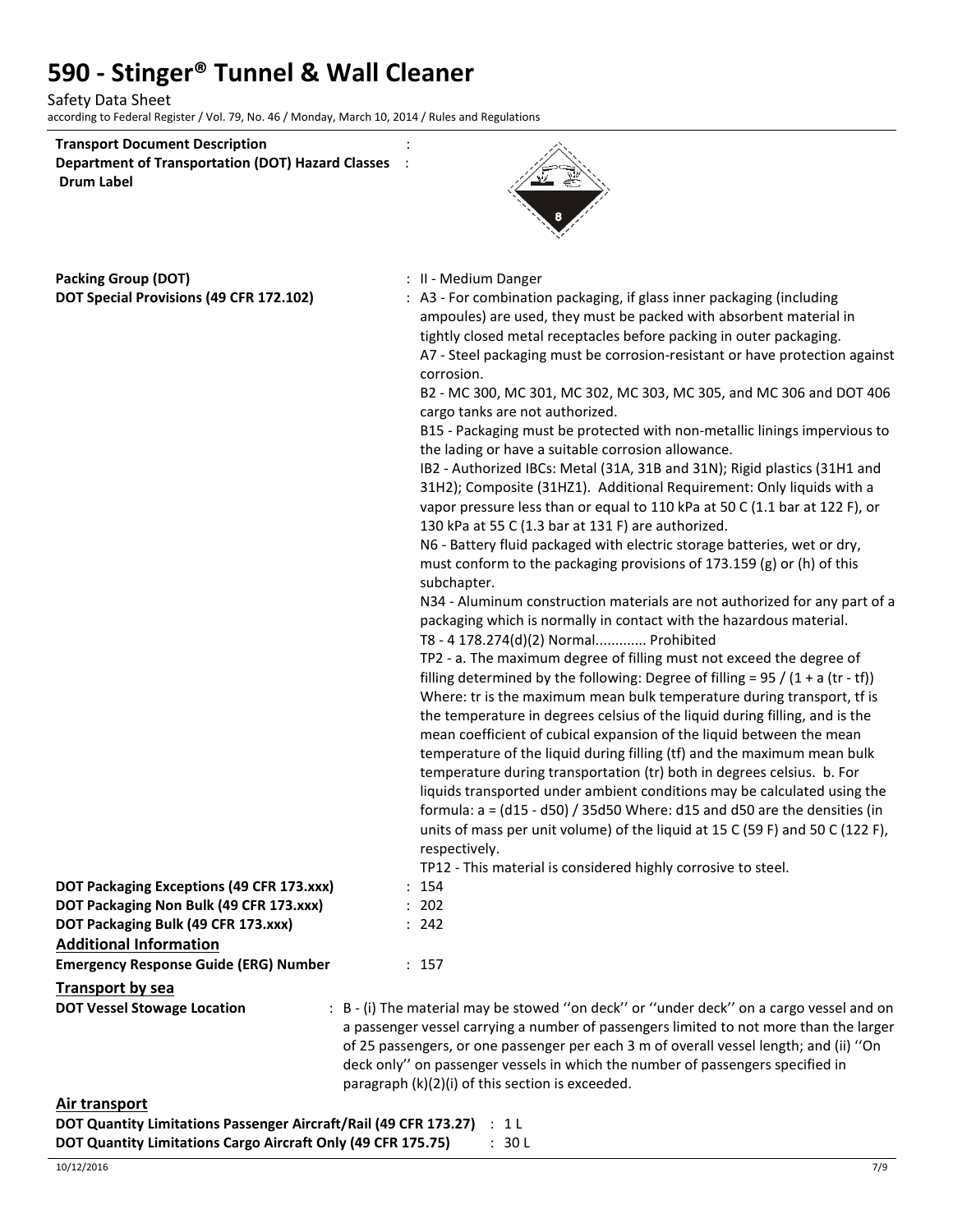Safety Data Sheet according to Federal Register / Vol. 79, No. 46 / Monday, March 10, 2014 / Rules and Regulations

| <b>SECTION 15: REGULATORY INFORMATION</b>                                                         |                                                                           |                                                                                                                                     |  |  |
|---------------------------------------------------------------------------------------------------|---------------------------------------------------------------------------|-------------------------------------------------------------------------------------------------------------------------------------|--|--|
| <b>US Federal Regulations</b>                                                                     |                                                                           |                                                                                                                                     |  |  |
| 756 - Stinger® Mag Wheel Cleaner                                                                  |                                                                           |                                                                                                                                     |  |  |
| SARA Section 311/312 Hazard Classes                                                               |                                                                           | Immediate (acute) health hazard                                                                                                     |  |  |
|                                                                                                   |                                                                           | Delayed (chronic) health hazard                                                                                                     |  |  |
|                                                                                                   |                                                                           | Reactive hazard                                                                                                                     |  |  |
| <b>Sulfuric acid (7664-93-9)</b>                                                                  |                                                                           |                                                                                                                                     |  |  |
|                                                                                                   | Listed on the United States TSCA (Toxic Substances Control Act) inventory |                                                                                                                                     |  |  |
| Listed on SARA Section 302 (Specific toxic chemical listings)                                     |                                                                           |                                                                                                                                     |  |  |
| Listed on SARA Section 313 (Specific toxic chemical listings)                                     |                                                                           |                                                                                                                                     |  |  |
| <b>SARA Section 302 Threshold Planning Quantity (TPQ)</b>                                         |                                                                           | 1000                                                                                                                                |  |  |
| <b>SARA Section 313 - Emission Reporting</b>                                                      |                                                                           | 1.0 % (acid aerosols including mists, vapors, gas, fog, and other<br>airborne forms of any particle size)                           |  |  |
| Ammonium bifluoride (1341-49-7)                                                                   |                                                                           |                                                                                                                                     |  |  |
|                                                                                                   | Listed on the United States TSCA (Toxic Substances Control Act) inventory |                                                                                                                                     |  |  |
| <b>US State Regulations</b>                                                                       |                                                                           |                                                                                                                                     |  |  |
|                                                                                                   |                                                                           |                                                                                                                                     |  |  |
| <b>Sulfuric acid (7664-93-9)</b>                                                                  |                                                                           |                                                                                                                                     |  |  |
| U.S. - California - Proposition 65 - Carcinogens List                                             |                                                                           | WARNING: This product contains chemicals known to the State of<br>California to cause cancer.                                       |  |  |
|                                                                                                   |                                                                           |                                                                                                                                     |  |  |
| <b>Sulfuric acid (7664-93-9)</b>                                                                  |                                                                           |                                                                                                                                     |  |  |
|                                                                                                   |                                                                           | Strong inorganic acid mists containing sulfuric acid are present on the State of California list of Chemicals Known to the State to |  |  |
| Cause Cancer or Reproductive Toxicity (Cal Prop 65).<br>U.S. - Massachusetts - Right To Know List |                                                                           |                                                                                                                                     |  |  |
|                                                                                                   | U.S. - New Jersey - Right to Know Hazardous Substance List                |                                                                                                                                     |  |  |
| U.S. - Pennsylvania - RTK (Right to Know) List                                                    |                                                                           |                                                                                                                                     |  |  |
| Ammonium bifluoride (1341-49-7)                                                                   |                                                                           |                                                                                                                                     |  |  |
| U.S. - Massachusetts - Right To Know List                                                         |                                                                           |                                                                                                                                     |  |  |
| U.S. - New Jersey - Right to Know Hazardous Substance List                                        |                                                                           |                                                                                                                                     |  |  |
| U.S. - Pennsylvania - RTK (Right to Know) List                                                    |                                                                           |                                                                                                                                     |  |  |
| <b>Canadian Regulations</b>                                                                       |                                                                           |                                                                                                                                     |  |  |
| 756 - Stinger <sup>®</sup> Mag Wheel Cleaner                                                      |                                                                           |                                                                                                                                     |  |  |
| <b>WHMIS Classification</b>                                                                       | Class E - Corrosive Material                                              |                                                                                                                                     |  |  |
|                                                                                                   |                                                                           | Class D Division 1 Subdivision B - Toxic material causing immediate and serious toxic effects                                       |  |  |
|                                                                                                   |                                                                           | Class D Division 2 Subdivision A - Very toxic material causing other toxic effects                                                  |  |  |
|                                                                                                   |                                                                           |                                                                                                                                     |  |  |
| <b>Sulfuric acid (7664-93-9)</b>                                                                  |                                                                           |                                                                                                                                     |  |  |
| Listed on the Canadian DSL (Domestic Substances List) inventory.                                  |                                                                           |                                                                                                                                     |  |  |
| Listed on the Canadian Ingredient Disclosure List                                                 |                                                                           |                                                                                                                                     |  |  |
| <b>WHMIS Classification</b>                                                                       |                                                                           | Class D Division 1 Subdivision B - Toxic material causing immediate and serious toxic effects                                       |  |  |
|                                                                                                   |                                                                           | Class D Division 2 Subdivision A - Very toxic material causing other toxic effects                                                  |  |  |
|                                                                                                   | <b>Class E - Corrosive Material</b>                                       |                                                                                                                                     |  |  |
| Ammonium bifluoride (1341-49-7)                                                                   |                                                                           |                                                                                                                                     |  |  |
| Listed on the Canadian DSL (Domestic Substances List) inventory.                                  |                                                                           |                                                                                                                                     |  |  |
| <b>WHMIS Classification</b>                                                                       | <b>Class E - Corrosive Material</b>                                       |                                                                                                                                     |  |  |
|                                                                                                   |                                                                           | Class D Division 1 Subdivision B - Toxic material causing immediate and serious toxic effects                                       |  |  |
|                                                                                                   |                                                                           |                                                                                                                                     |  |  |